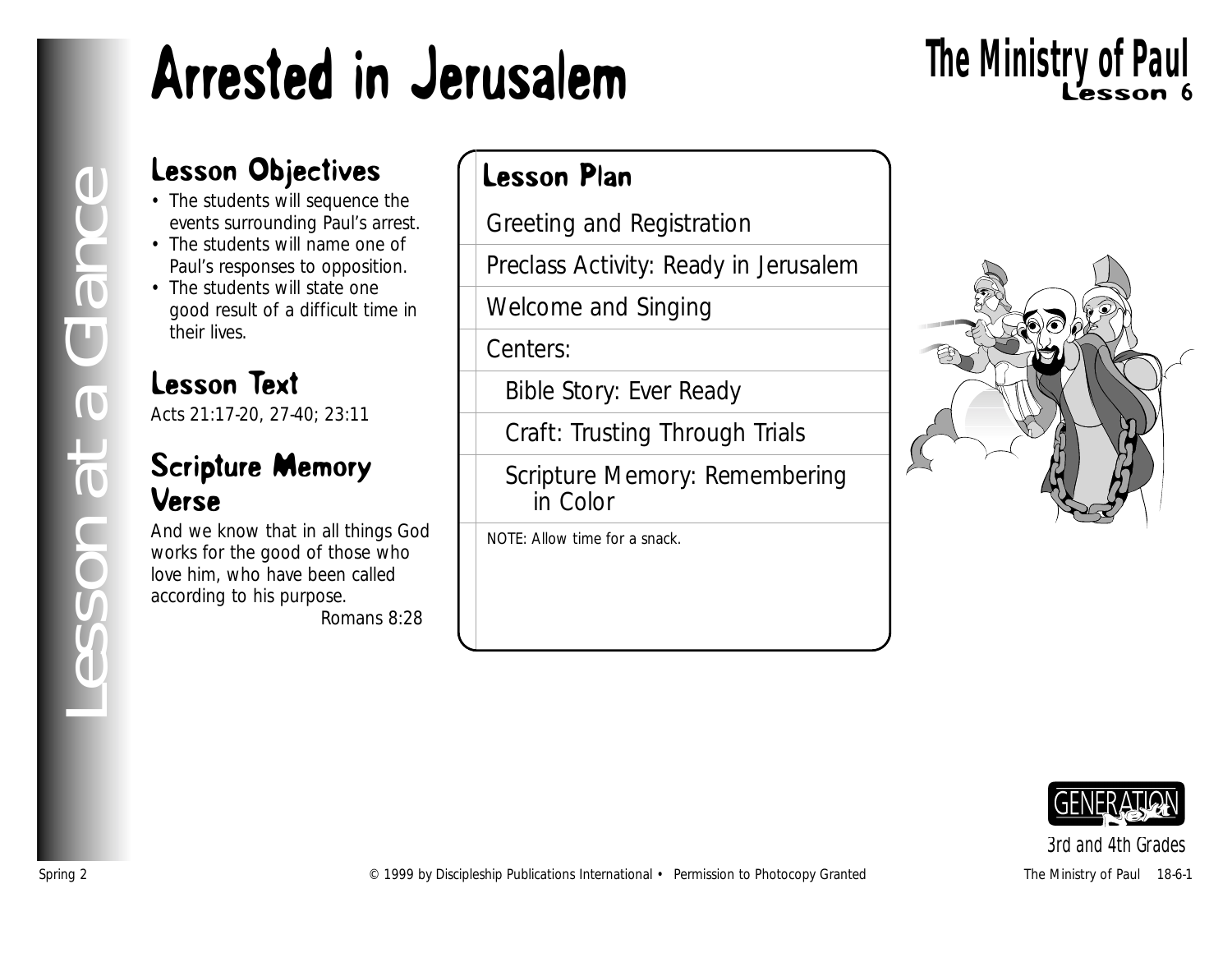## **Arrested in Jerusalem** Lesson 6 and 10 and 10 and 10 and 10 and 10 and 10 and 10 and 10 and 10 and 10 and 10 and 10 and 10 and 10 and 10 and 10 and 10 and 10 and 10 and 10 and 10 and 10 and 10 and 10 and 10 and 10 and 10 **P Arrested in Jerusalem**<br>Ready in Jerusalem<br>**P** Ready in Jerusalem

### Ready in Jerusalem

The students will preview today's lesson by designing and organizing a bag of props for today's Bible Story.

### **Materials**

*For each student:*

- markers or crayons
- pencil
- 3 pipe cleaners
- 1 unlined index card, 3" x 5"
- 1 plastic spoon
- 1 small paper lunch bag
- 1 bandage
- *For teacher:*
- 5 shoeboxes
- *Reproducible Pages:*
- Page A, 1 copy for each student

### **Preparation**

- 1. On each index card, neatly print: "PRESS PASS" across the top.
- 2. Cut the pipe cleaners in half for the students.
- 3. Place the spoons, bandages, press passes, pipe cleaners and paper bags in the five shoeboxes, respectively.
- 4. Complete the activity on your copy of Reproducible Page A.

### Instructions

- 1. Greet the students as they arrive. Explain to the students that they will make props that will be used in today's Bible Story. Show the students the sample you prepared. Explain that in the bag are items that they will need for the lesson about Paul in Jerusalem.
- 2. Show the students the five shoeboxes you prepared. Explain that they will use the items in these boxes as they complete the activity on their pages. Distribute the copies of Reproducible Page A and crayons, markers and pencils to the students.
- 3. Encourage the students to work with a partner to complete this activity. Remind them to check off each step when they have finished it.
- 4. Circulate among the students to offer help and encouragement.
- 5. Encourage the students who finish early to make an extra bag for someone who arrives late.
- 6. Collect the students' bags when they are finished and give them to the Bible Story teacher.

NOTE: Explain to the students that a "press pass" is a badge worn by newspaper and television reporters to give them special permission to enter important places and events.

### Teachers Tips

• For large classes, arrange the bags in alphabetical or numerical (registration) order before giving them to the Bible Story teacher.



Spring 2 **Example 2** C 1999 by Discipleship Publications International The Ministry of Paul 18-6-2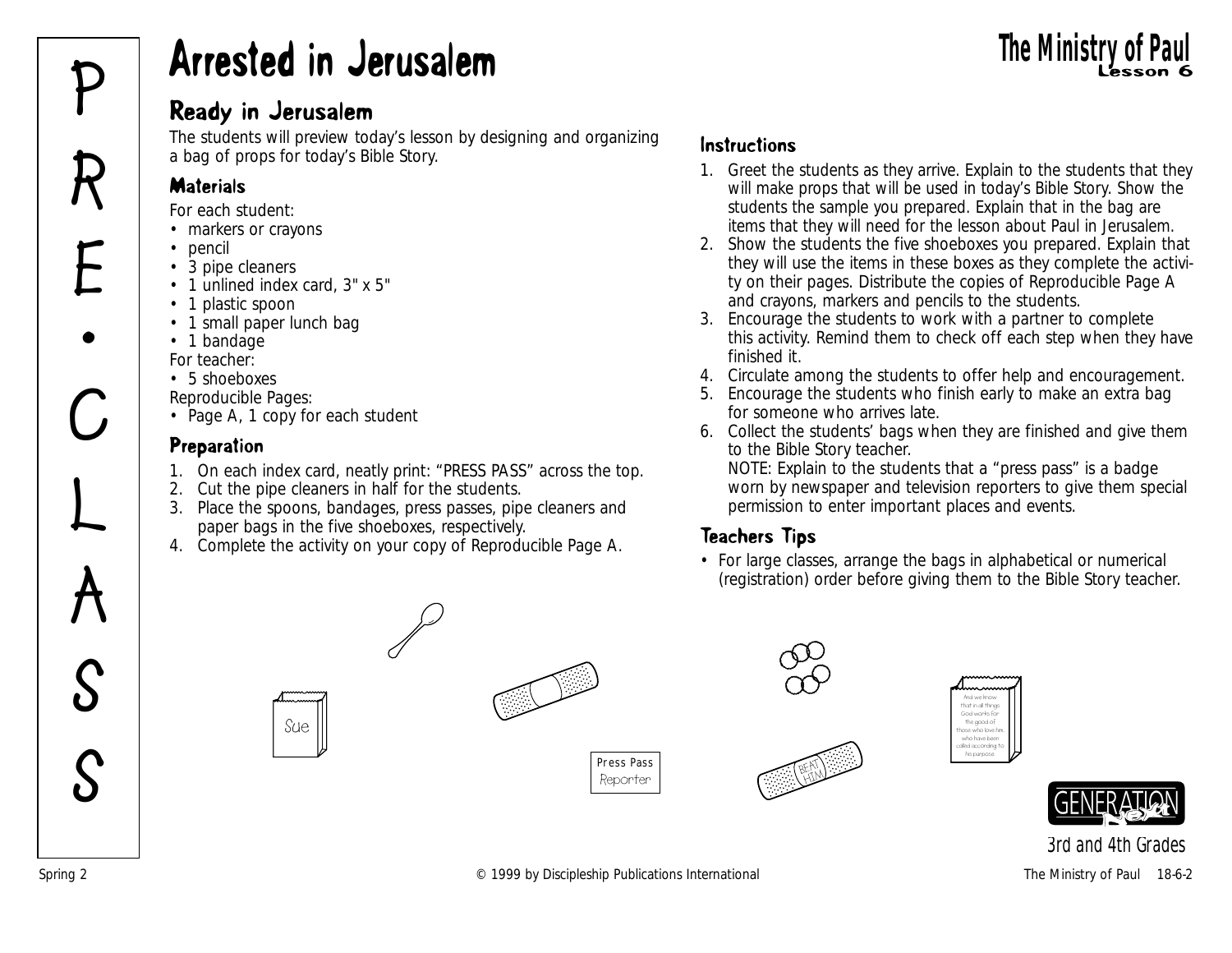

# **B** Arrested in Jerusalem The Ministry of Paul Exercise of Seconds

### Ever Ready

The students will participate in this story of Paul's arrest in Jerusalem.

### **Materials**

*For each student:*

- paper bag from the Preclass Activity *For the teacher:*
- large writing surface

### Preparation

- 1. Neatly print the following "cue" words on the large writing surface: reported; stirred up; beating; arrested; Good News.
- 2. Practice presenting this Bible Story with enthusiasm.

### Introducing the Bible Story

Open your Bibles to Acts 21:17-40. Explain that today's Bible Story comes from Acts 21. *In your last lesson, you learned about Paul's missionary journey to Ephesus. When Paul left Ephesus, he went to Jerusalem where he faced some very difficult situations. Today we will learn about what happened to Paul in Jerusalem.* Distribute the bags of props to the students. Instruct them to remove and place the items in front of them. Show them the words on the large writing surface. Explain that each item in the bag refers to one of the words on the large writing surface. Point to the cue words and ask the students which item they think goes with it. ("reported"—PRESS PASS; "stirred up"—spoon; "beating"—bandage; "arrested"—chain; "Good News"—Bible). Tell the students to listen carefully. When they hear one of these words in the story, they should hold up the item.

### Presenting the Bible Story

*After Paul arrived at Jerusalem, he met with James and the elders of the church and REPORTED all that God had done among the Gentiles.* (Have the students hold up their PRESS PASSES.) *Paul reported that through his ministry many Gentiles had come to faith in God. When the brothers heard this, they told Paul that thousands of Jews had also believed and become zealous disciples. But many of these Jews believed lies about Paul and were talking badly about him.*

*A week later some Jews saw Paul at the temple and accused him of teaching against the Law of Moses—which the Jews still fol-*

*lowed. They also said that Paul was doing things to bring disgrace on the temple by bringing in people who were not Jewish. These same people STIRRED UP the crowd that had gathered.* (Have the students hold up their spoons and make a stirring motion.)

*They grabbed Paul, and dragged him from the temple and tried to kill him. As they were BEATING Paul, the commander of the Roman troops heard what was happening. He and his soldiers came and stopped the rioters from beating Paul any further*. (Have the students hold up their bandages. They can put them on themselves.)

*The commander ARRESTED Paul and bound him with two chains.* (Have the students hold up the chains.) *The commander tried to find out what Paul had done but wasn't able to because the crowd was in an uproar. He ordered Paul to be taken to the soldier's barracks. The crowd was so violent that the soldiers had to carry him as the people shouted, "Away with him!"*

*Paul asked the commander if he could speak to the crowd. After receiving the commander's permission, Paul stood on the steps and motioned to the crowd. When the crowd heard Paul speaking in their language, they became very quiet. Paul explained to the crowd how he met Jesus on the Damascus Road and about his amazing conversion and radical change from persecutor to preacher. Paul preached the GOOD NEWS about Jesus*. (Have the students hold up their Bibles.) *Paul told the people that God had sent him to preach to the Gentiles also.* 

*Upon hearing this, the crowd erupted again in violence. The commander ordered that Paul be taken into the barracks. The commander was going to have Paul flogged, but because Paul was a Roman citizen, he did not. The next day, the commander took Paul before the Sanhedrin, which was the group of religious leaders. The following night the Lord appeared to Paul and said, "Take courage! As you have testified about me in Jerusalem, so you must also testify in Rome." So Paul was on his way to Rome, where he would preach the word to the governing officials and guards.* 

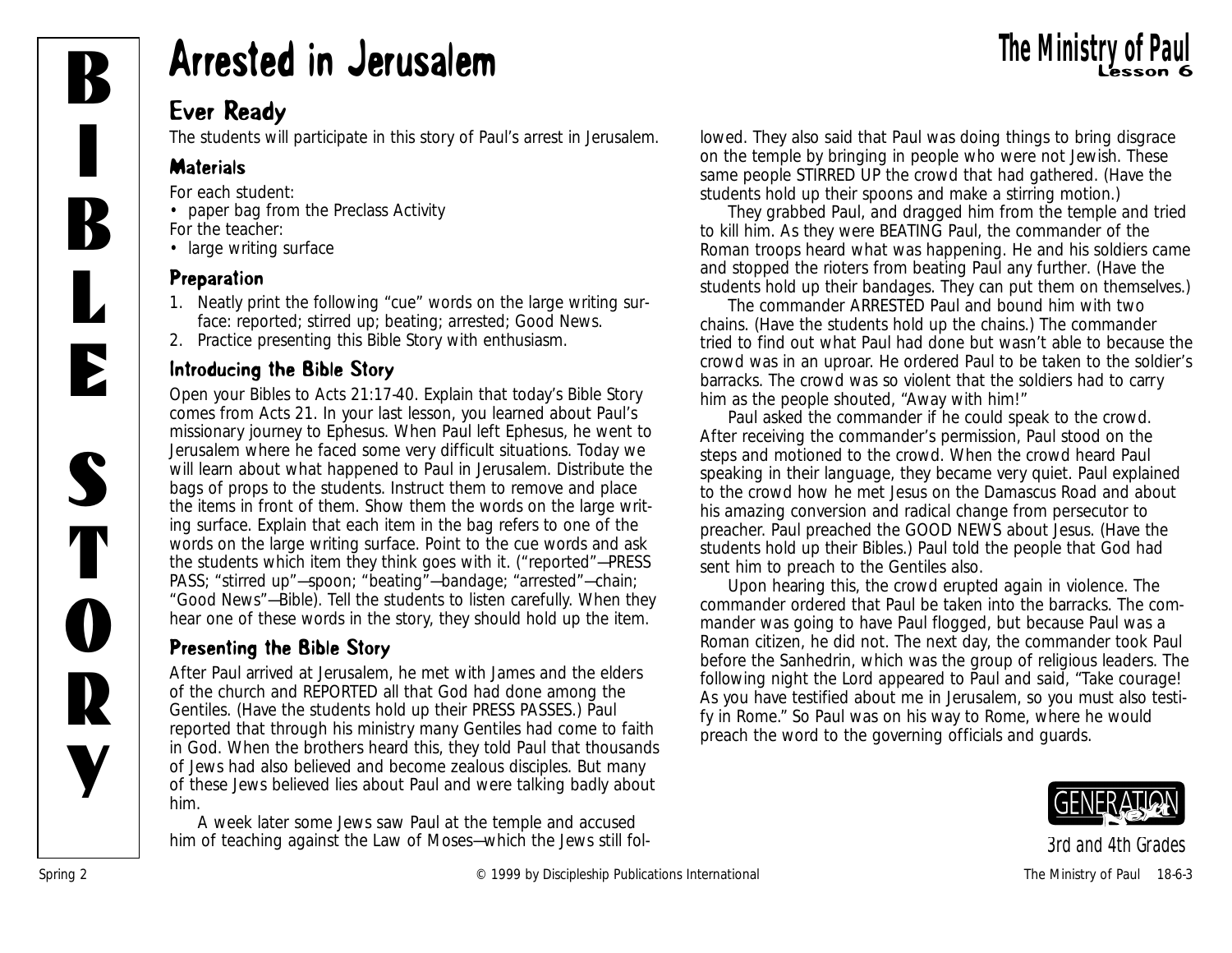## Arrested in Jerusalem Lesson 6 B **The Ministry of Paul**

#### Tell It Again—Review

Have the students put their items back in their bags. Ask for volunteers to remove one item from their bag and retell the part of the story that this items relates to. Do this for each object or until every student has had a chance.

- *How did the Jews in this story respond to Paul's preaching?* (they told lies; beat him; caused a riot, etc.)
- *How did Paul respond to this?* (He wanted to preach to the people; he trusted God; did what was right, etc.)

#### Sharing with Others

*God wants all disciples to be like Paul. He wants us to continue to tell others about Jesus even when people are against us. God wants us to trust him that he will help us even when things are hard*.

Encourage the students to share this story of Paul with their parents and to ask their parents to share a time when they were persecuted for sharing the Good News. Close with a prayer for the students to trust God in difficult situations.

### Teachers Tips

- Let the students see your personal appreciation for Paul's heart and courage in this amazing story.
- Think of additional ways to enhance the presentation of this story.







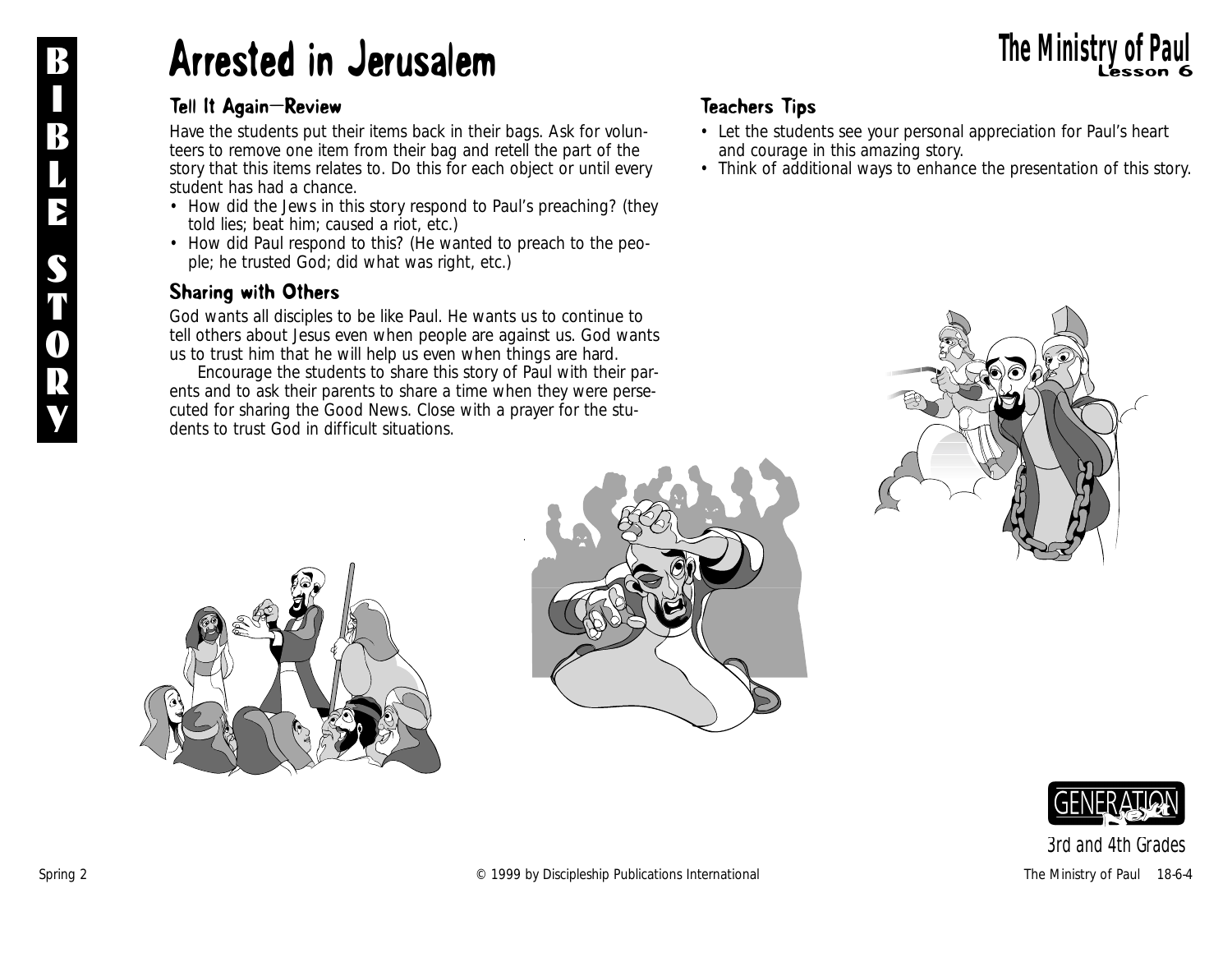## Arrested in Jerusalem

### Trusting Through Trials

The students will make "handcuffs" helping them to remember Paul's trials.

#### **Materials**

*For each student:*

- 1 toilet paper tube
- marker
- 1 piece of black construction paper, 9" x 12"
- scissors
- tape
- glue stick

*For the teacher:*

- scissors
- stapler
- tape
- *Reproducible Pages:*
- Page B, 1 copy for every 4 students

### Preparation

- 1. Cut out the four large text boxes box from each copy of Reproducible Page B. Each student will need only one text box.
- 2. Prepare a toilet paper tube for each student, see Figure A, as follows:
	- A. Cut the tubes in half making two smaller tubes.
	- B. Cut the tubes lengthwise making two "wrist bands."
- 3. Prepare the black construction paper for each student as follows: A. Cut two 21/4" x 7" strips to cover the wrist bands. B. Cut seven 1" x 6" strips for the chain.
- 4. Cover the wrist bands with the  $2\frac{1}{4}$  x  $7$ " strips. Tape the ends of the paper strips inside of the tubes. See Figure B.
- 5. Make a model of the craft to show the students.



### Instructions

- 1. Introduce today's activity: *In today's lesson, you are learning about what happened to Paul in Jerusalem. After Paul arrived to tell the brothers about the amazing ways that God worked among the Gentiles, some other Jews started to spread lies about Paul. Eventually a riot broke out and Paul was arrested. God turned it into a great opportunity to preach the good news about Jesus. In your craft today, you will make some handcuffs to remind you of Paul's faith and trust in God*. Show the students your handcuffs. Read the text box. *These handcuffs will help you to remember that God brings good in all situations.*
- 2. Distribute the text boxes, markers and scissors. Have the students write their names on the blank line inside the bottom text box. Have the students cut out the smaller text boxes and the memory verses.
- 3. Distribute two prepared wrist bands and glue sticks to each student. Have them tape the text box to one of the bands and the memory verse to the other band, see Figure C.
- 4. Distribute the tape and the seven black strips. Have the students loop one strip and tape the ends inside each wrist band. See Figure D.
- 5. Have the students continue looping the strips together, see Figure E, making a chain to join the two wristbands. Have them glue the loops to close them.

### Conclusion

Close with a prayer asking God's help to get through difficult times.

### Teacher Tips

• The  $2\frac{1}{4}$  x 7" measurement given for the black paper to cover the wrist bands toilet paper is based on a standard size roll. To determine the exact paper size, measure the width of your wrist bands, and then roll the tube along the paper to find its length. Add at least one inch to the length so the paper can be taped inside the bands.



*3rd and 4th Grades*

T

**The Ministry of Pa** 

F

R

C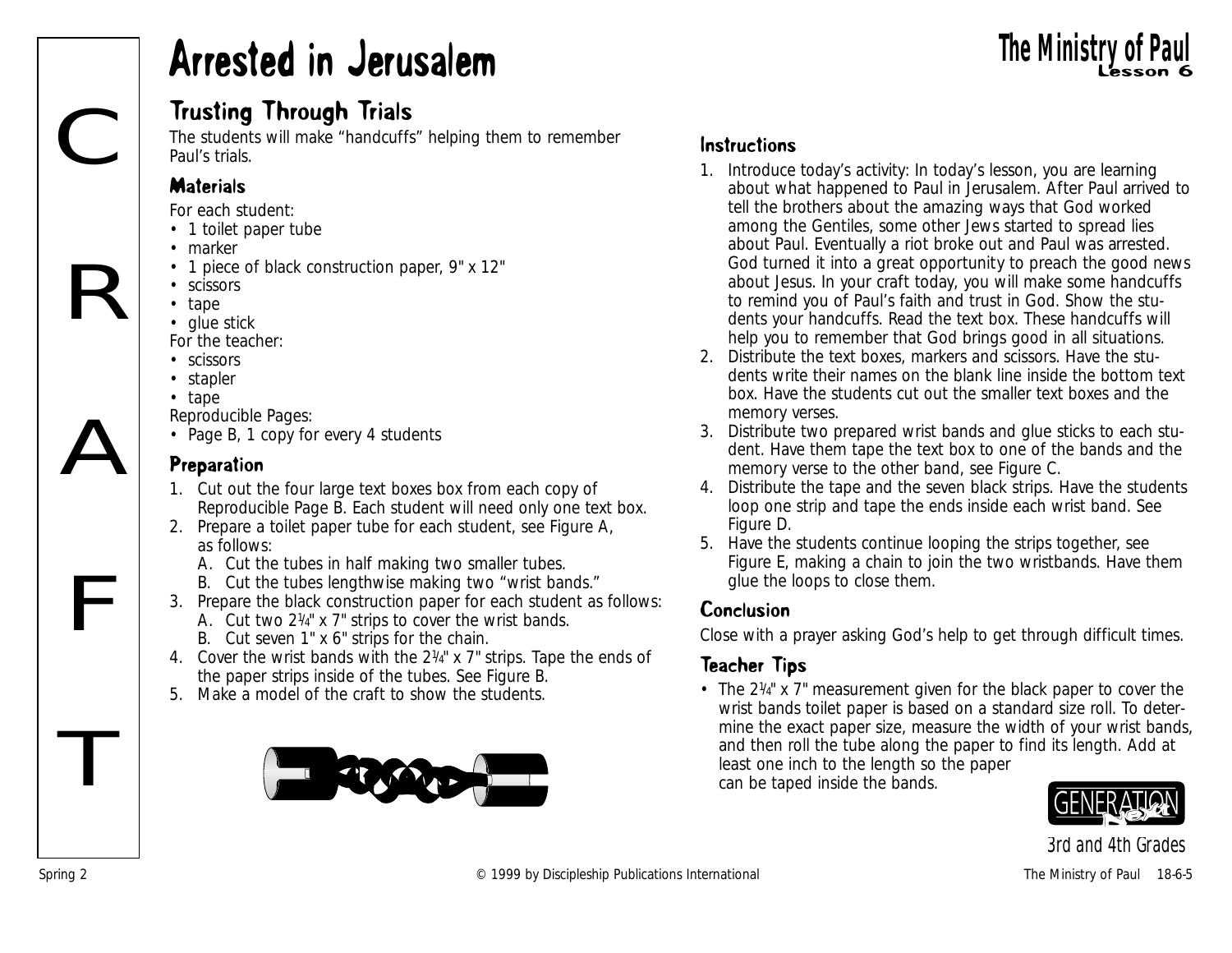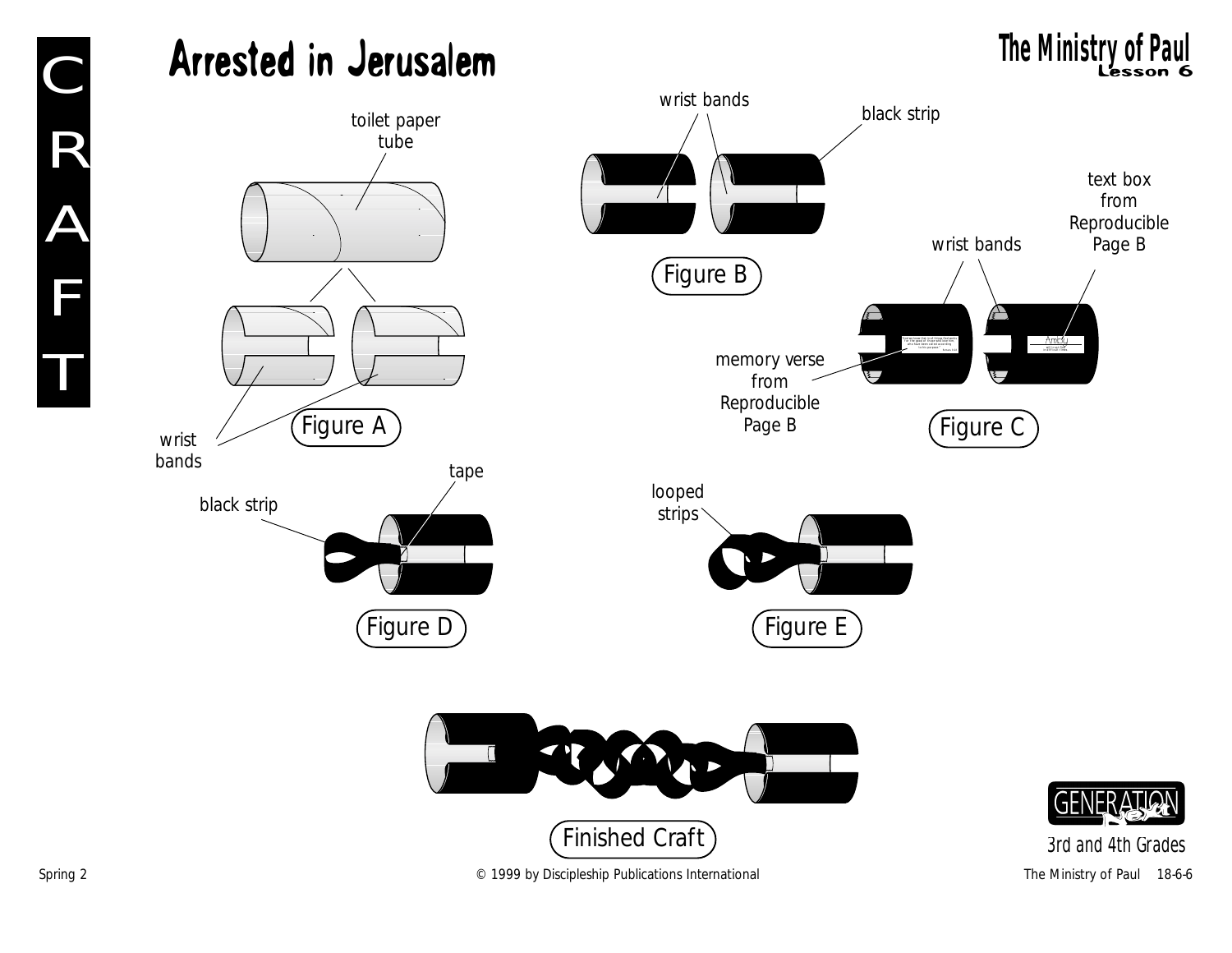## SC **Arrested in Jerusalem** The Ministry of Paul The Ministry of Paul

### Remembering in Color

The students will learn and memorize this week's Scripture Memory Verse in this fun activity.

### Scripture Memory Verse

And we know that in all things God works for the good of those who love him, who have been called according to his purpose. *Romans 8:28*

### **Materials**

*For the teacher:*

- 10 small pieces of paper
- pen
- small container

### Preparation

- 1. Neatly print one of the following colors on a piece of paper: black, white, red, blue, green, orange, purple, yellow, pink, brown. Place the papers in the small container.
- 2. Memorize the Scripture Memory Verse.
- 3. Practice leading this activity at home.

### Instructions

- 1. Introduce today's activity: *In today's Bible Story, you are learning that Paul trusted God during some very difficult times in his life—even when he was arrested for preaching about Jesus! Paul was totally focused on taking the message of Jesus to everyone, everywhere. Paul wanted to preach to everyone—even his enemies and the people who arrested and beat him. Paul had an amazing trust in God. Trusting in God means that you believe that God loves you and will help you in all situations. Today's Scripture Memory Verse was written by Paul and is a great reminder of Paul's attitude about difficult situations.*
- 2. Show the students the Scripture Memory Verse on the back of this Lesson Card. Say the verse aloud three times as the students follow silently. Ask the students to say the verse together with you three more times. Ask each student to say the verse together with you. Ask for volunteers to say the verse from memory.
- 3. Point out that Paul says, "in all things," which means in good times and in bad times. Ask the students what God will do according to this verse. (Work for the good of those who love him.) Explain that those who have been "called according to his purpose" are disciples of Jesus. Encourage the students that in this verse Paul is teaching us that God can bring about good in any situation—good or bad—for those who love and serve him.
- 4. Show the students the small container you prepared. Explain that on each piece of paper is a color. Take out each piece of paper, one at a time, and say each color. Have the students raise their hands if they are wearing the color you call. Do this for all the colors.
- 5. Explain that for each color you call out, the students wearing those colors will stand and say the Scripture Memory Verse together from memory.
- 6. Begin by calling three colors at a time. Then call two at a time, and finally one color at a time or until all the colors have been called at least once.
- 7. Let each student take a turn pulling out two colors and leading those students in saying the Scripture Memory Verse.

### Conclusion

Ask the students how it makes them feel to know that God can bring about good in any situation—even a bad one. Encourage them with an example from your own life. Close with a prayer for the students to trust God even in difficult situations.

### Teacher Tips

• Make sure that each student is wearing at least one of the colors on the papers. If not, add or change one of the colors so that they are all represented.

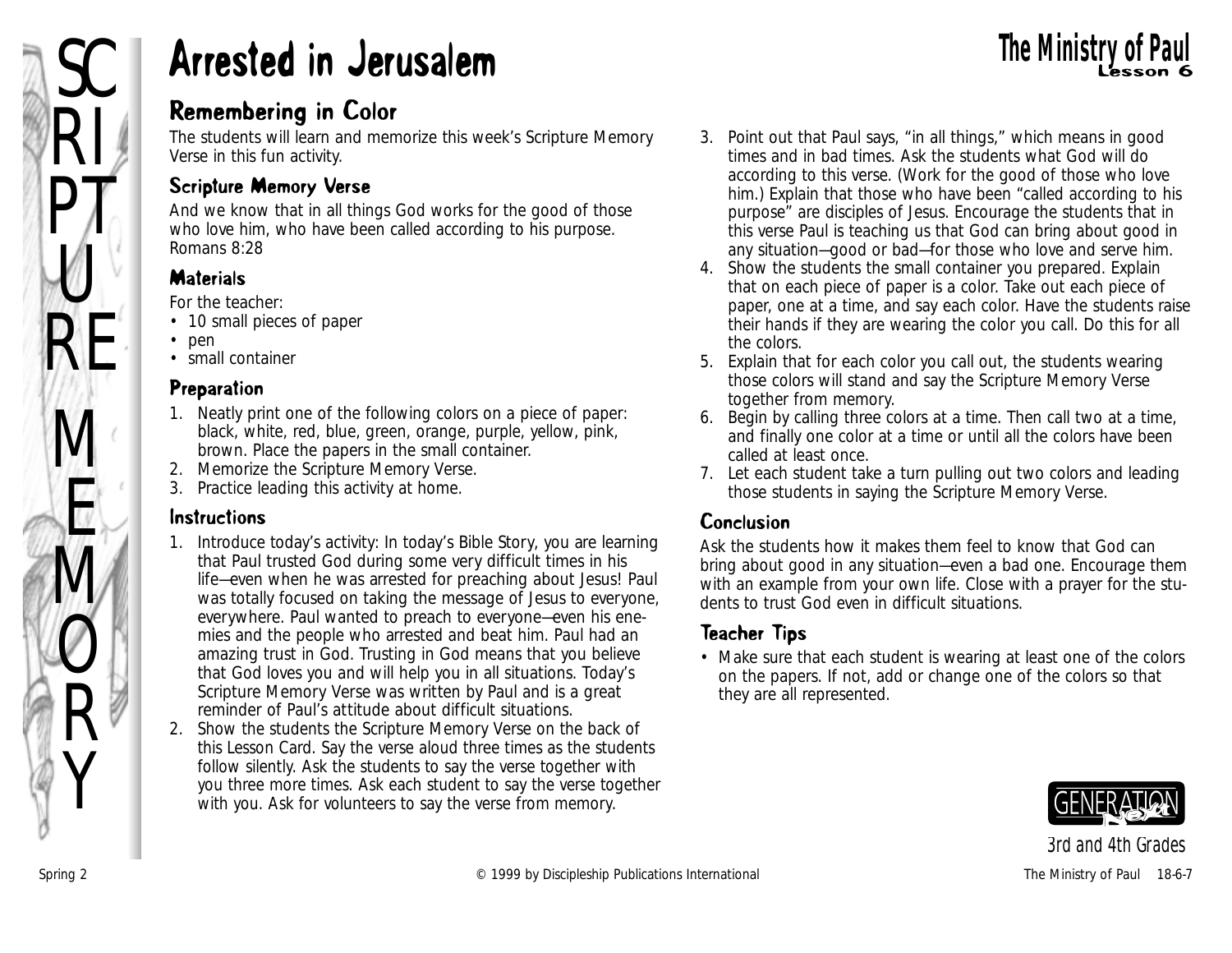And we know that in all things God works for the good of those who love him, who have been called according to his purpose. Romans 8:28

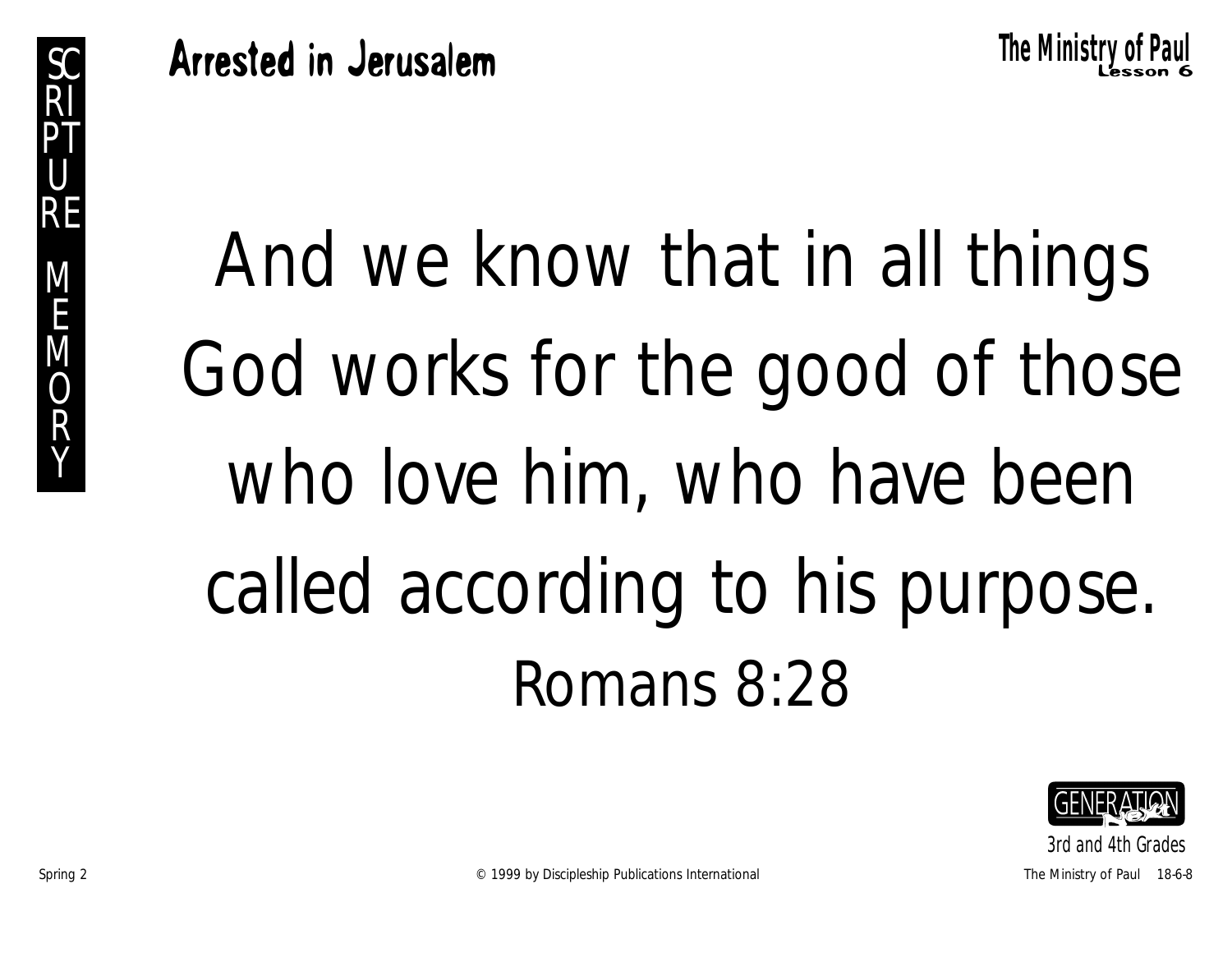P

R

E •

C

L

 $\sum_{i=1}^{n}$ S

S

### Lesson Objectives

- The students will sequence the events surrounding Paul's arrest.
- The students will name one of Paul's responses to opposition.
- The students will state one good result of a difficult time in their lives.

### Lesson Text

Acts 21:17-20, 27-40; 23:11

### Scripture Memory Verse

And we know that in all things God works for the good of those who love him, who have been called according to his purpose.

*Romans 8:28*

### Jerusalem Review

The students will review the lesson as they fill in missing words to key verses from this week's Bible Story.

#### **Materials**

*For each student:*

- pencils
- *Reproducible Pages:*
- Page C, 1 copy for each student

### **Preparation**

Complete the activity on your copy of Reproducible Page C.

#### Instructions

- **Exam Objectives**<br>
Creating and Registration<br>
This andmost means of euclidear publications International effections International Ferminanties International Ferminanties International Ferminanties International Ferminantie 1. Greet the students as they arrive. Remind them that they are learning about Paul's arrest in Jerusalem. Tell them that they will be using their Bibles to fill in the missing words from this week's Bible Story.
	- 2. Distribute the copies of Reproducible Page C and pencils. Tell the students to work with a partner to complete the activity on their worksheets.
	- 3. Circulate among the students to offer help and encouragement. Check the students' answers with your Answer Key.

### Answer Key

Arrested in Jerusalem

Greeting and Registration

Welcome and Singing

Game: Order Up!

NOTE: Allow time for a snack.

Preclass Activity: Jerusalem Review

Bible Skills: Places in Time (Part 6)

Life Application: The Pearl

Lesson Plan

Centers:

1. Jerusalem, James, God, Gentiles, praised

**The Ministry of Paul**

- 2. seized, defiled
- 3. temple, commander, soldiers
- 4. two chains, carried
- 5. listen

### Teacher Tips

- Pair the students who did not hear this week's Bible Story with those who did.
- Play contemporary Christian music during this Preclass Activity.

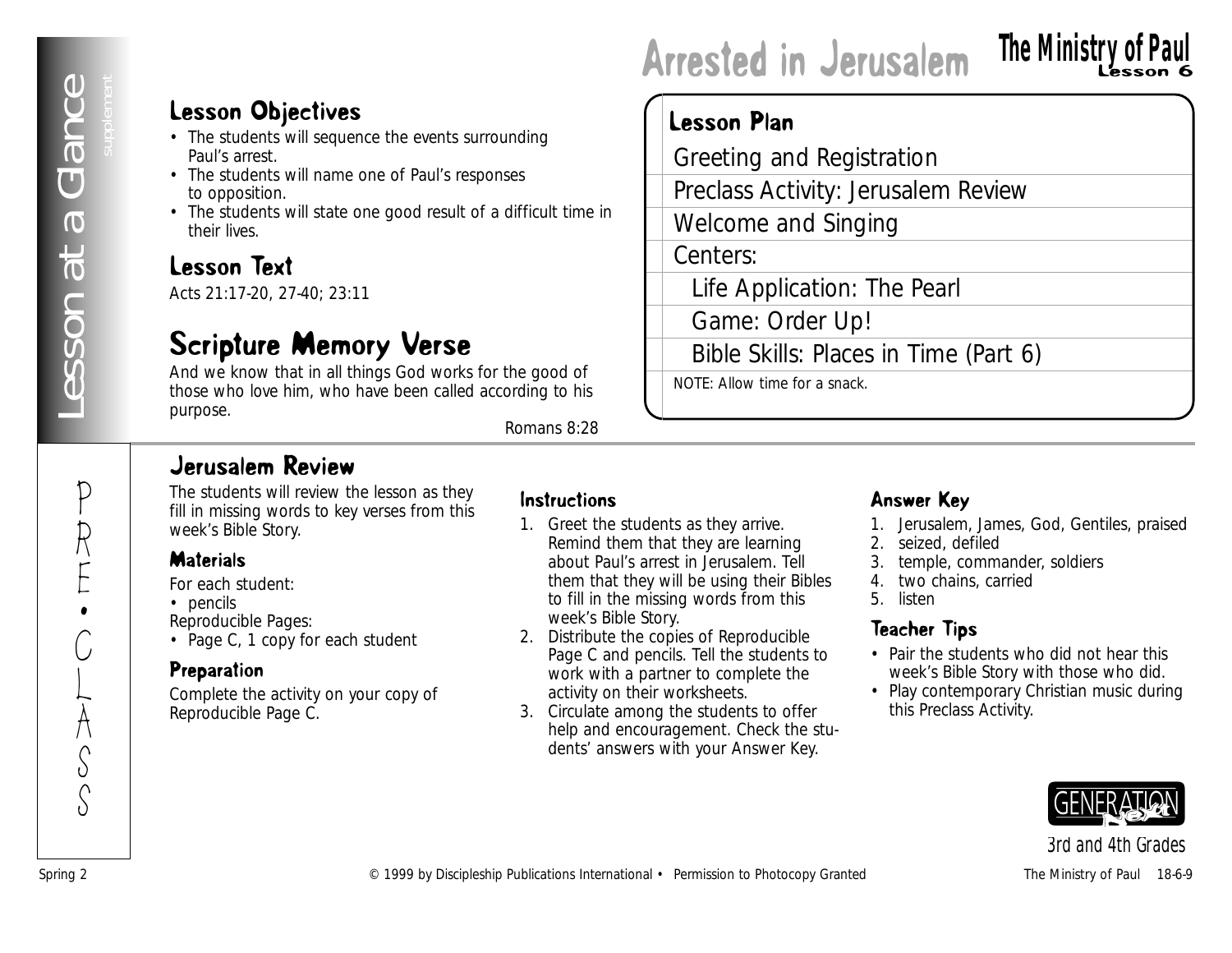L

i

f

e

 $\bm{\mathsf{A}}$ 

p

p

l

i

c

a

t

i

 $\Omega$ 

n

## **Arrested in Jerusalem The Ministry of Paul**

### The Pearl

The students will state one good result from a difficult time in their lives.

#### **Material**

*For each student:*

- pencil
- *For the teacher:*
- oyster and/or pearl (real or costume)
- scissors
- stapler

*Reproducible Pages:*

• Page D, 1 copy for every 4 students

#### Preparation

- 1. Cut out the large pearls from the copies of Reproducible Page D. Each student will need only one pearl.
- 2. Read Acts 21:17- 22:1 to review this week's Bible Story.

### Reviewing the Bible Story

Open your Bibles to Acts 21*. Paul arrived in Jerusalem and reported to James and the elders what God had done among the Gentiles. The disciples praised God and shared with Paul that thousands of Jews had also come to believe and were very zealous for the Law. They also told Paul that some Jews had heard and believed lies that Paul was teaching against the Law.* 

*A few days later, Jews threw the whole city into an uproar by telling lies about Paul. They dragged Paul from the temple and tried to kill him. The Roman troops came and stopped the crowd. Then they arrested Paul to find out why the people were trying to kill him. Paul used this time as an opportunity to preach about his life and how he came to believe in Jesus.* 

*One night, while Paul was still in prison, the Lord stood near Paul and said, "Take courage! As you have testified about me in Jerusalem, so you must also testify in Rome*." (Explain "testify.")

*Why was it good for Paul that the Roman soldiers arrested him*? (Take several responses: they saved his life; Paul was able to preach to them; etc.) Help the students to see all the good that God brought about from Paul's arrest.

### Life Application: The Pearl

Show the students the pearl and the oyster. *Do you know how pearls are made?* Tell them that a pearl is something that is made inside an oyster. *When something small like a grain of sand gets inside an oyster, it irritates the oyster. It's sort of like getting a stone in your shoe—it hurts your foot! So the oyster releases a substance that continually wraps around the grain of sand and creates the smooth surface of a pearl. So you can see that something very beautiful can come from something painful or irritating. Let's think about how making a pearl is like what happened to Paul.*

- *What is the "difficulty" for the oyster?* (sand) *What was the difficulty for Paul?* (persecution; arrest)
- *What good came from the oyster's difficulty?* (pearl) *What good came out of Paul's difficulty?* (preached the word)

Present the following scenario: *Driving home from work, John had a flat tire. He tried to fix it, but he could not do it alone. A man pulled over and offered to help. Together, they changed the tire. After he thanked the man, John invited him to church. A month later, the man was baptized!*

• *What was the difficulty for John? How did God bring good?*

### Conclusion

Distribute the pearls you prepared. Brainstorm difficult experiences that the students or their families have had that God has worked out for the good. Help the students write on their pearls one good thing that came from a difficult situation. Staple the pearls together making a necklace. Hang the string of pearls somewhere in the room as a reminder to trust God working in their lives. Close with a prayer asking God to help them trust him in difficult situations.

### Teacher Tips

• If you know someone who has gone through a very difficult situation that God has worked out for good, ask them to come in and share this with the class.

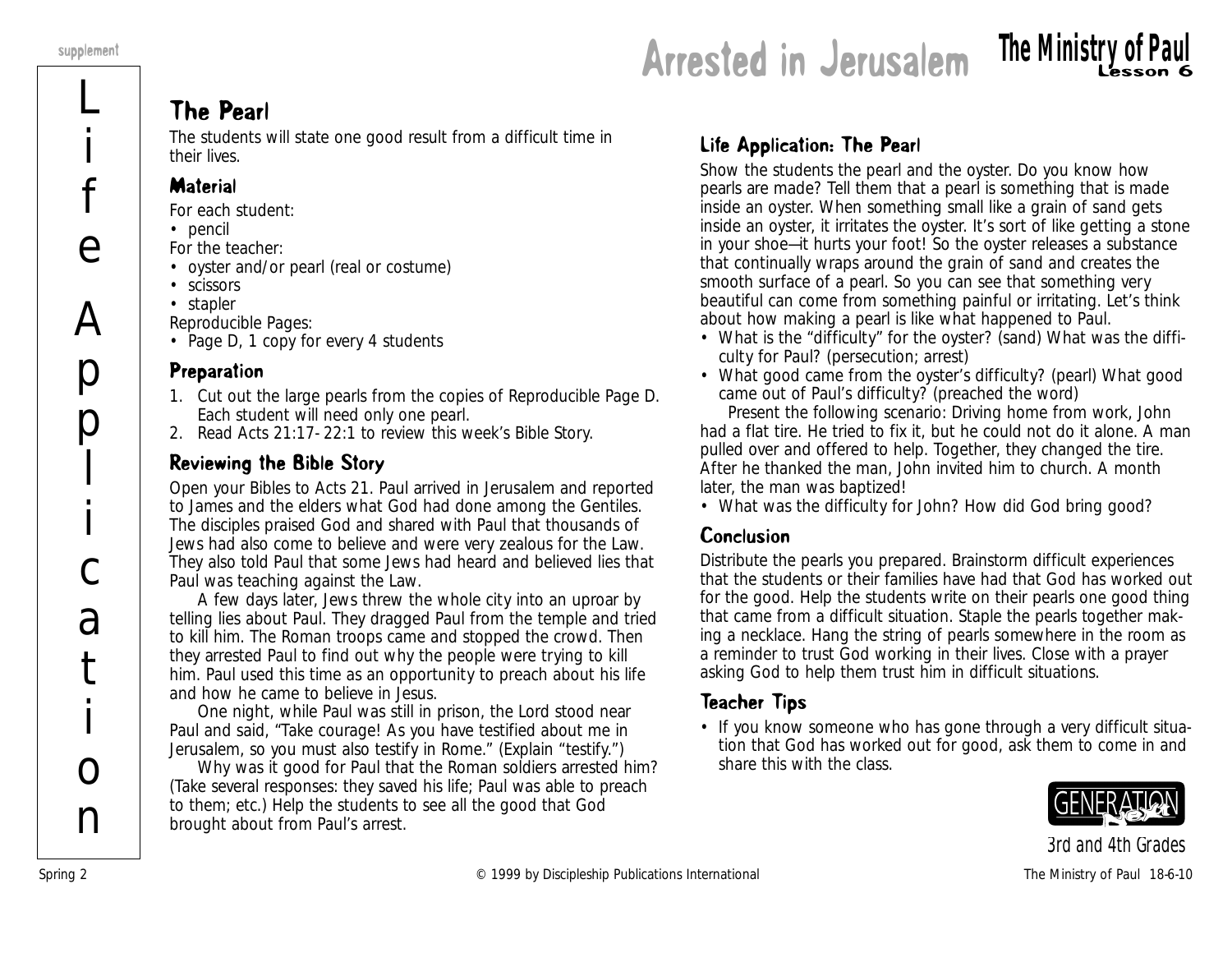

## supplement **Arrested in Jerusalem The Ministry of Paul**

### Order Up!

The students will review key events from this week's Bible Story as they play this card game.

### **Materials**

- *For the teacher:*
- scissors
- *Reproducible Pages:*
- Page E, 10 copies for the teacher on heavy paper

### Preparation

- 1. Cut out the cards from your copies of Reproducible Page E, giving you a set of fifty cards. Shuffle the cards.
- 2. Practice playing the game.

### Instructions

- 1. Introduce today's activity: *In your Bible Story this week, you learned about Paul's arrest in Jerusalem. In today's game you will review the events of Paul's arrest and place each event in the order that it occurred.*
- 2. Using the Review Guide on the back of this Lesson Card, hold up the first card with the Press Pass on it and review its significance in this week's Bible Story. Do this for all the different cards in the order that they occur in the story. Explain to the students that the object of today's game is to be the first to collect all five of these cards.
- 3. Have the students sit in a circle. Shuffle the cards and give five to each player. Place the remaining cards in the middle. Choose a student to go first. He may ask any other student for a card. For example, a student asks another student, "May I have a Spoon card, please?" If the student has a Spoon card, he must give it to the student. If he does not, the asking student may take a card from the pile. Play continues around the circle.
- 4. When the cards in the middle are gone, game play continues until a student has obtained all five cards.
- 5. When a student has all five cards he should say, "Order Up!" Then he must place the cards down in their order and tell their significance from the story. Encourage the group to help each other remember the events in the story.
- 6. Play as many rounds as time permits.

### Conclusion

Ask the students how it makes them feel to know that Paul wanted to preach the gospel to the people who were persecuting him. Remind them that Paul was once a persecutor of Christians—so he knew that they really needed to hear about Jesus just like he did! Close with a prayer thanking God for the powerful way that he used Paul.

### Teacher Tips

- If you do not have heavy paper, mount the copies of Reproducible Page E on construction paper and cut out the cards, or glue each card to an index card.
- This game is for up to 8 players. Adjust as necessary.

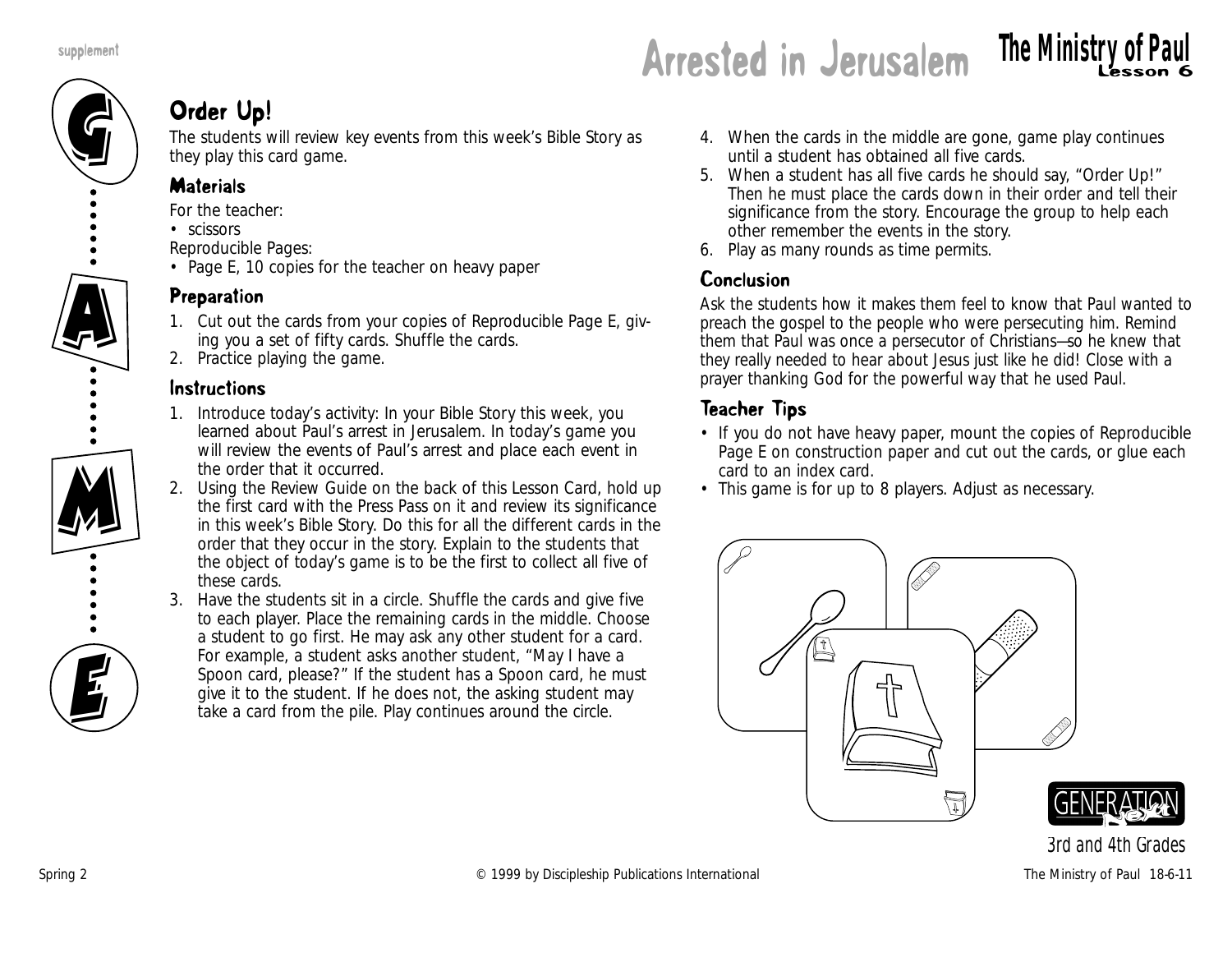G

A

M

E

## supplement<br>**Arrested in Jerusalem The Ministry of Paul**





- **1** *After Paul arrived at Jerusalem he met with James and the elders of the church and REPORTED all that God had done among the Gentiles.*
- **2** *A week later some Jews saw Paul at the temple and accused him of teaching against the Law and bringing a Gentile into the temple. They STIRRED UP the crowd that had gathered, grabbed Paul, and dragged him from the temple to kill him.*
- **3** *As they were BEATING Paul, the commander of the Roman troops heard about what was happening. He and his soldiers came and stopped the rioters from beating Paul any further.*
- **4** *The commander arrested Paul and bound him with TWO CHAINS. He tried to find out what Paul had done, but he wasn't able to because the crowd was still very upset. He ordered that Paul be taken to the soldier's barracks but the crowd was so violent that they had to carry him.*
- **5** *Paul got permission from the commander to speak to the crowd. He preached the GOOD NEWS about Jesus.*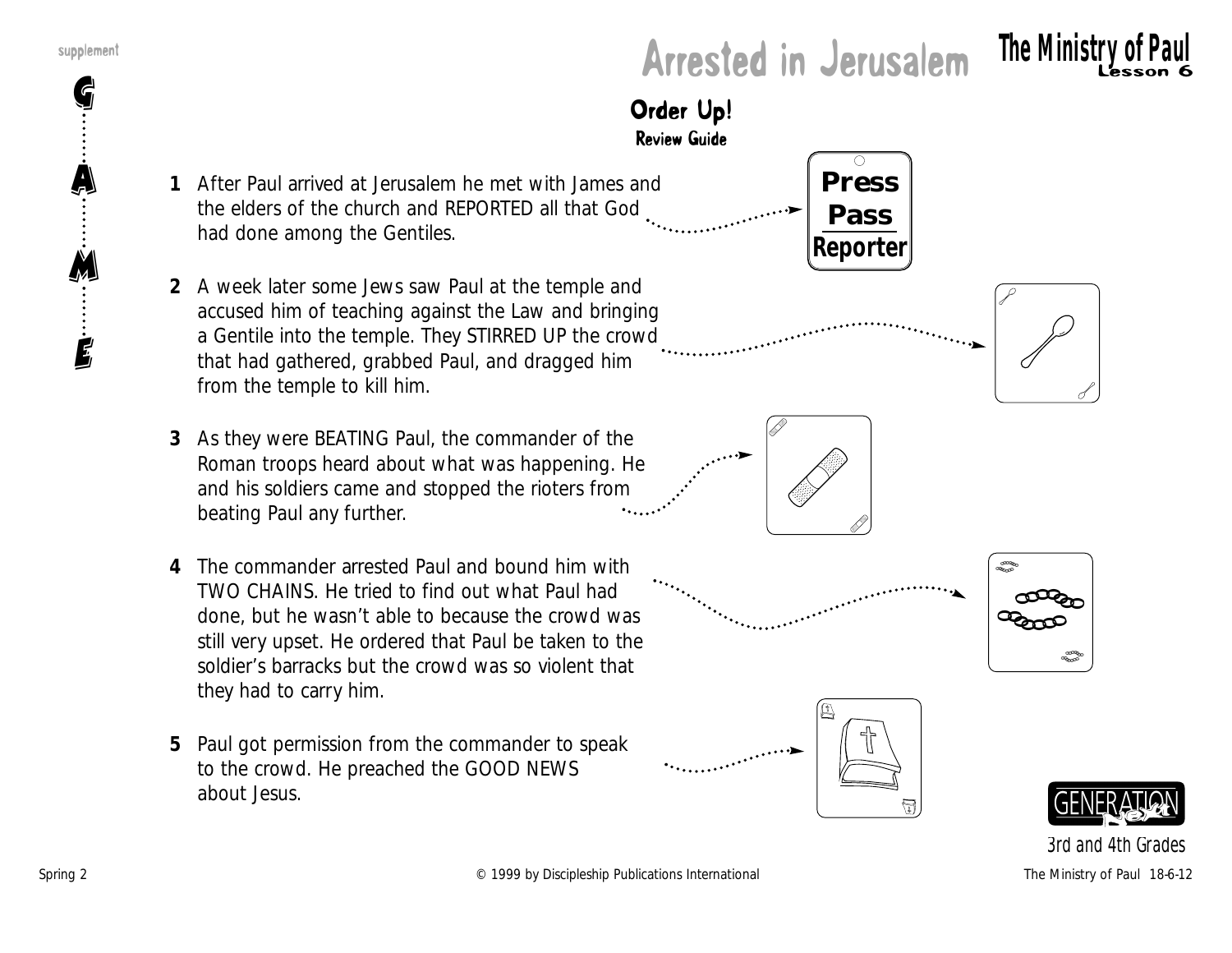i

 $\frac{1}{\mathsf{B}}$ 

 $\overline{L}$ 

e

S

k

i

 $\overline{L}$ 

 $\overline{L}$ 

 $\overline{\mathcal{L}}$ 

### Places in Time (Part 6)

The students will review past events and add Paul's adventure in Jerusalem to the timeline.

### **Materials**

*For each student:*

• colored pens or pencils

*For the teacher:*

- timelines from Unit 18 Lessons 1-5
- tape

*Reproducible Pages:*

• Page F, 1 copy for each student

### Preparation

- 1. Complete the activity on your copy of Reproducible Page F.
- 2. Tape your copy of Reproducible Page F to your Timeline.

### Instructions

- 1. Introduce today's activity: *This week you learned about Paul's visit to Jerusalem. Paul reported to the disciples the many wonderful things that God had done in his ministry to the Gentiles. Some Jews came and stirred up the crowd against Paul by spreading lies about him. The crowd tried to kill Paul and the Roman soldiers were called in to deal with the uproar. Paul was arrested, but he preached to the people and to the soldiers that arrested him.*
- 2. Distribute the copies of Reproducible F and pencils to the students. Tell the students to open their Bibles to Acts 21.
- 3. Ask the students to work in pairs to look up the first scripture reference on their timelines and raise their hands when they have found it.
- 4. Tell the students to find the phrase in the box that best fits the scripture reference and write it in the blank provided. Remind them to circle the two phrases that do not belong.
- 5. Continue until each blank is filled in. Use the Answer Key on the back of this Lesson Card to check the students' work. When the students have filled in all the blanks on their pages, have them color the pictures on their pages.
- 6. Distribute the previous timelines to the students. Have them tape today's timeline next to the one from the last lesson (Unit 18 Lesson 5). Then have the students review the events from the previous timelines.
- 7. Collect the folders and bring them back for the next time.

### Conclusion

Ask the students to point out events that were hard for Paul. Ask the students what good came from these events. Close with a prayer thanking God for how he worked through Paul to build up the kingdom and asking God to help them trust him during hard times.

### Teacher Tips

• Collect the timelines for next week.

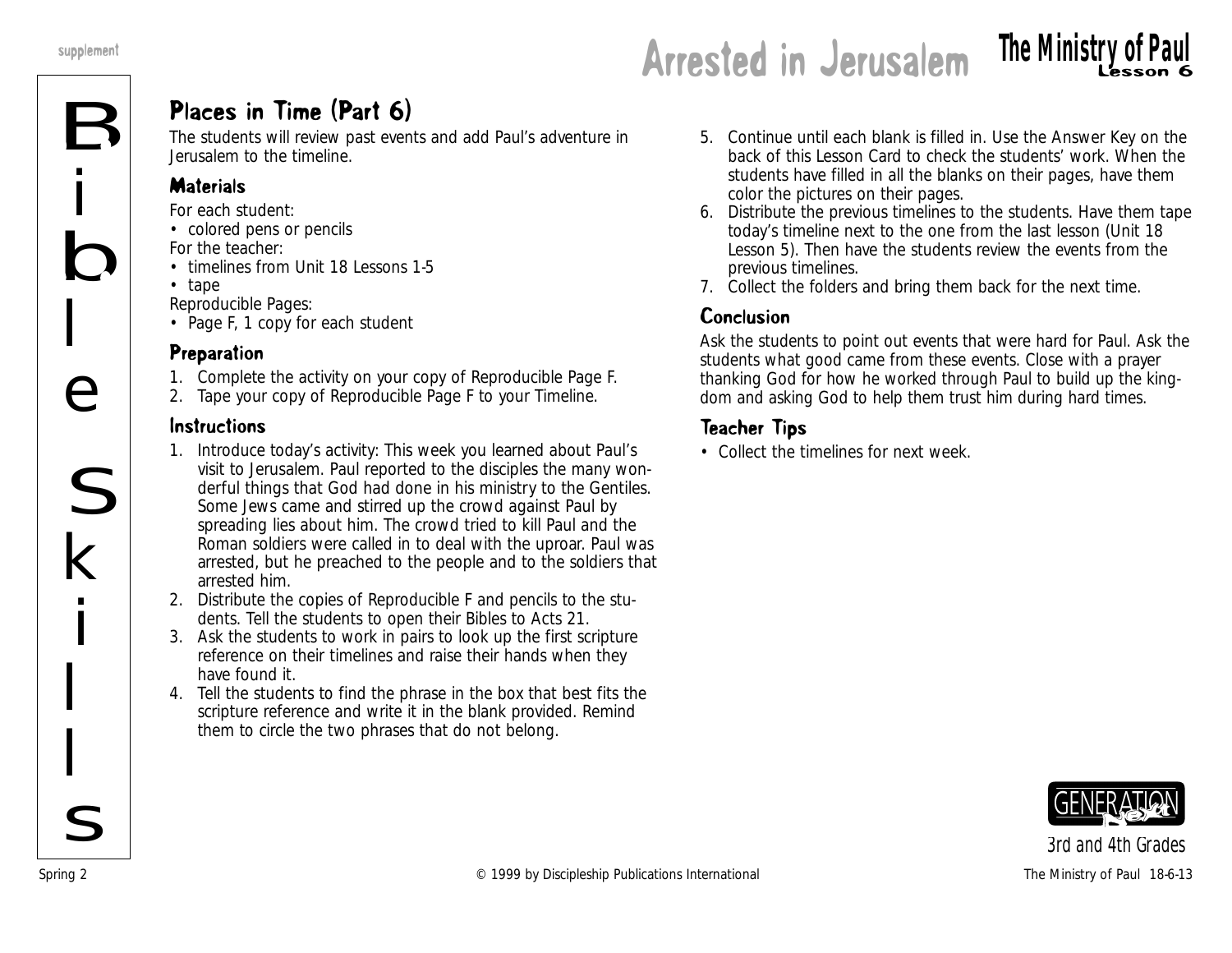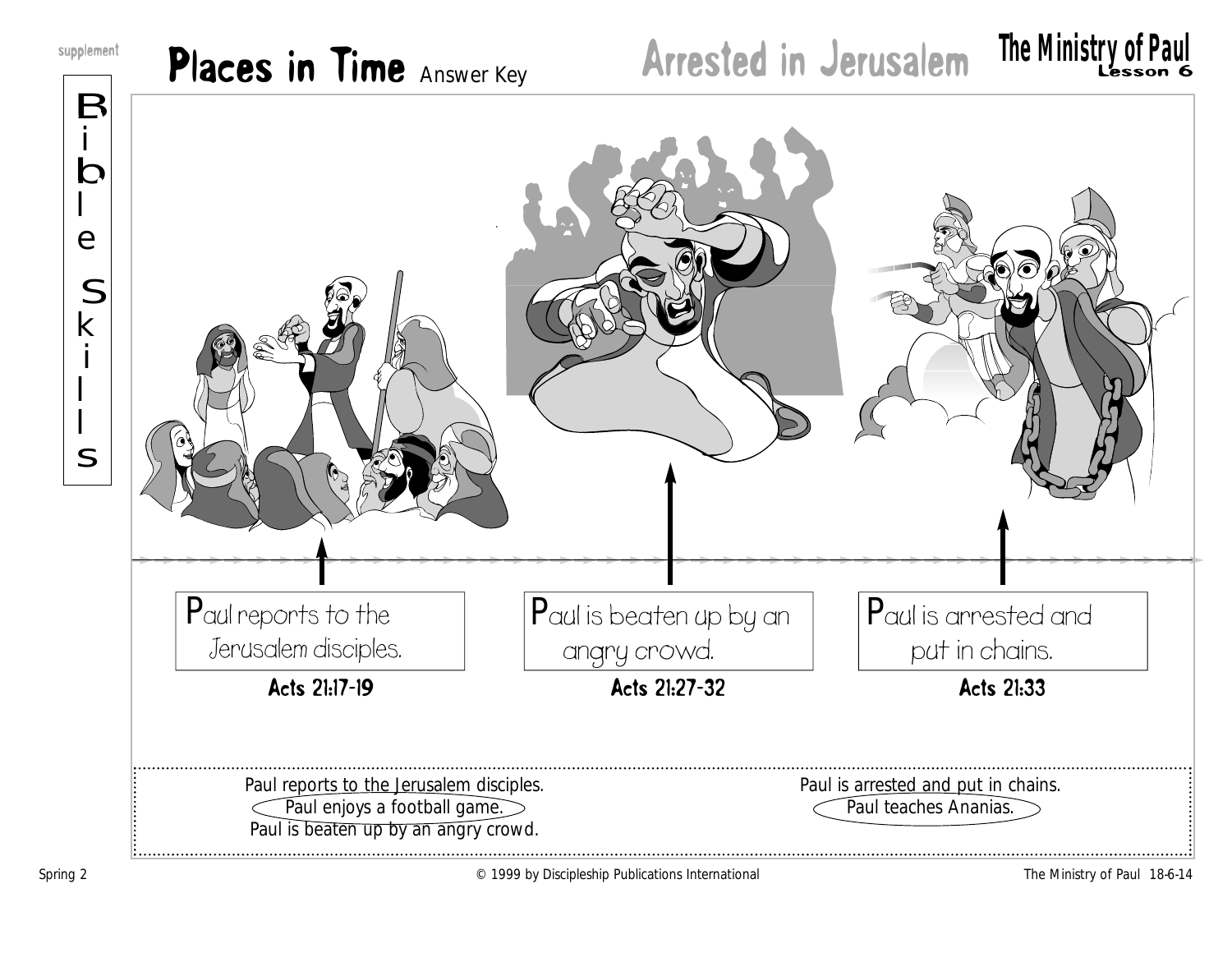And we know that in all things God works for the good of those who love him, who have been called according to his purpose.

### Ready in Jerusalem **Name**

- 1. Open your Bible to Romans 8:28.  $\Box$
- 2. Take a paper bag and write your name on the outside.  $\Box$ Sue
- 3. Write out the words to Romans 8:28 on the outside of the paper bag.  $\Box$
- 4. Get a spoon and put it in your bag.  $\mathcal{L}$  $\Box$
- 5. Open your Bible to Acts 21:19.  $\Box$
- 6. Take a PRESS PASS and write, "REPORTER" on it. LReporter On the other side of the PRESS PASS, write out the words to Acts 21:19.  $\Box$ Press Pass
- 7. Take six pieces of pipe cleaner and make two chains. Put them in your bag.  $\Box$
- □ 8. Get a bandage.



- 9. On the bandage, write the words, "BEAT HIM."  $\Box$
- 10. Put the bandage in the bag.  $\Box$





A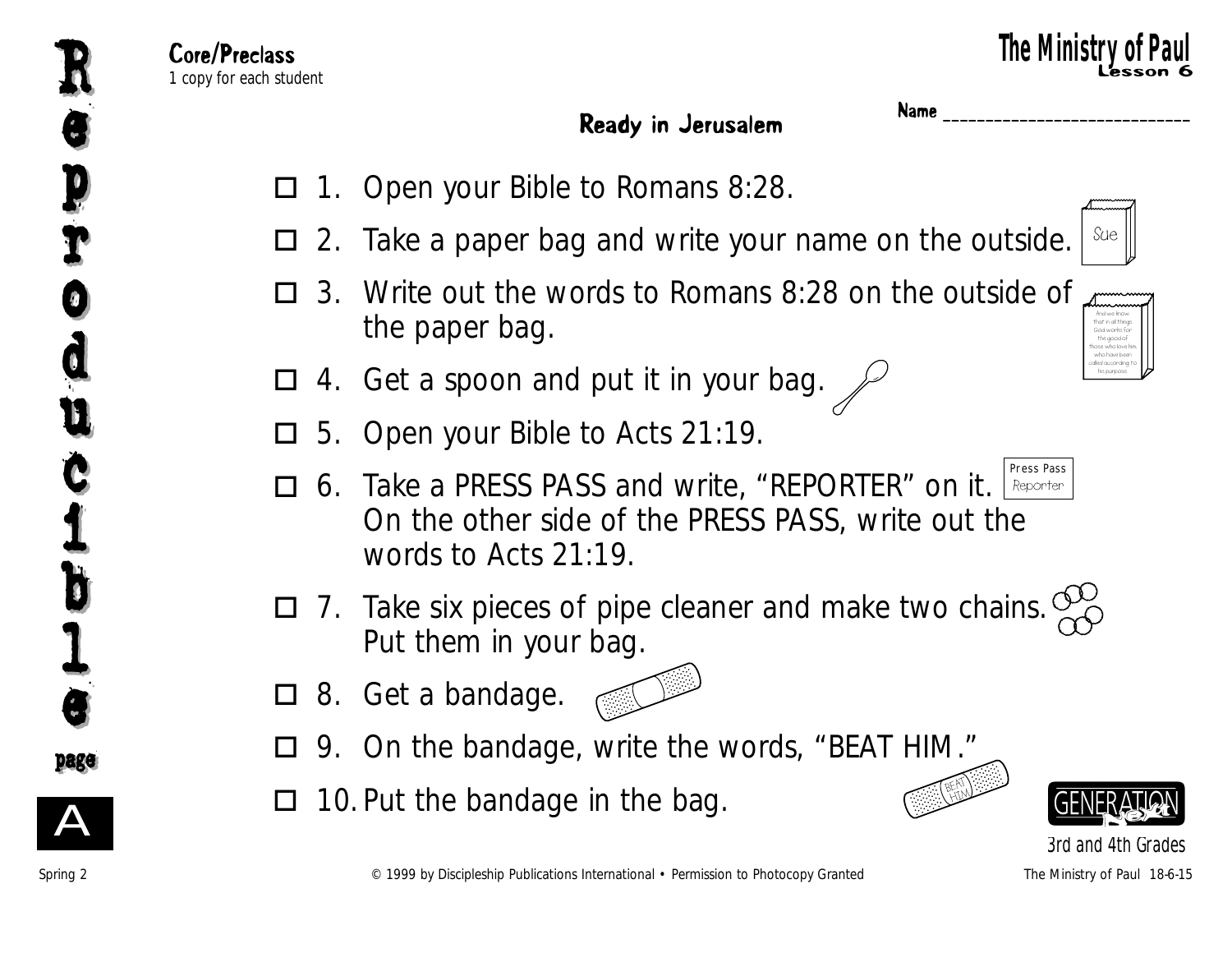"And we know that in all things God works for the good of those who love him, who have been called according to his purpose." Romans 8:28 will trust God in difficult times. "And we know that in all things God works for the good of those who love him, who have been called according to his purpose." Romans 8:28 will trust God in difficult times. "And we know that in all things God works for the good of those who love him, who have been called according to his purpose." Romans 8:28 will trust God in difficult times. "And we know that in all things God works for the good of those who love him, who have been called according to his purpose." Romans 8:28 will trust God in difficult times.

*3rd and 4th Grades*



text boxes

e

e

R

p p

r

r

o

o

d

d

u

u

c

Č

i

i

b

b

 $\mathbf I$ 

l

e

e

page page

B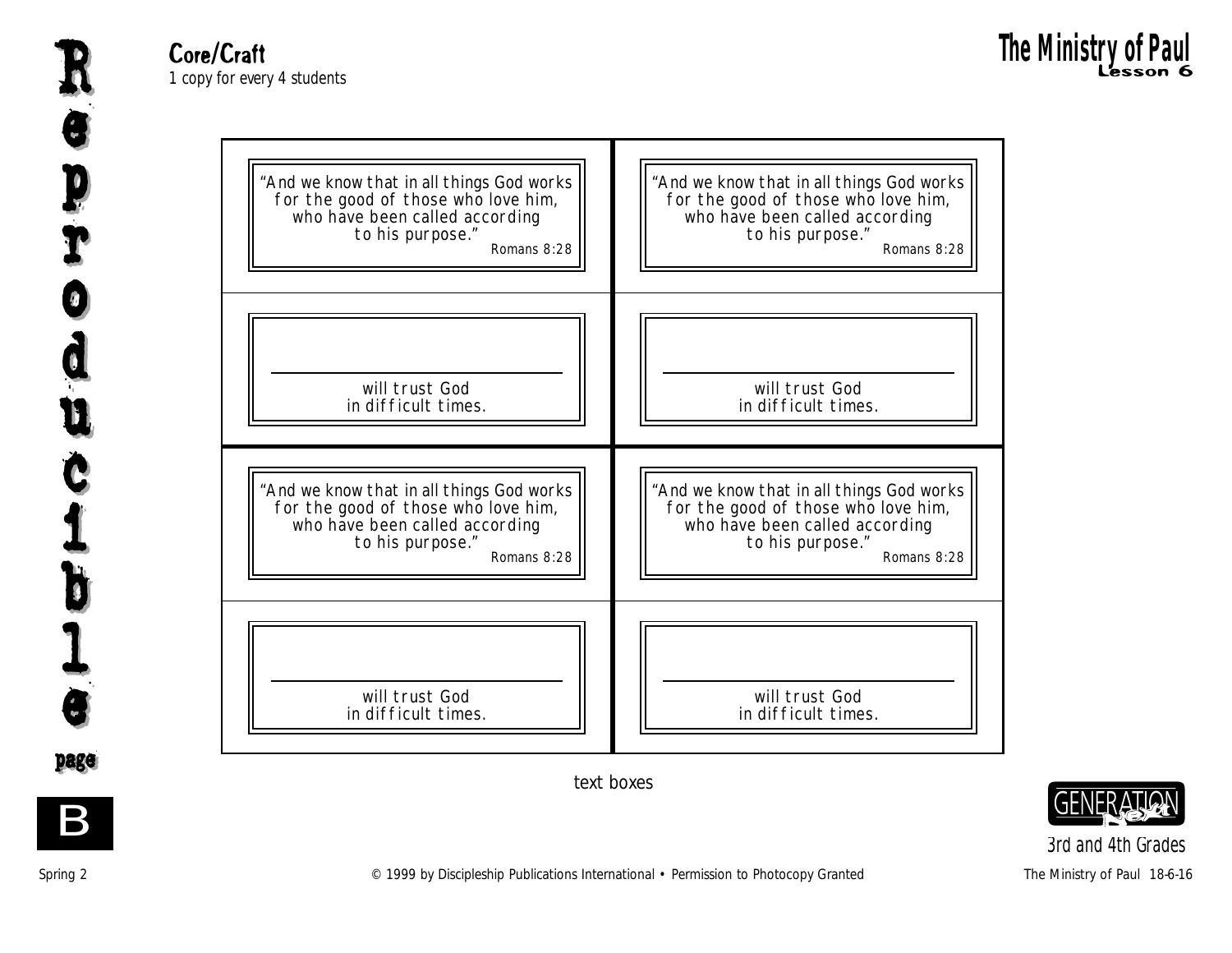**10 Supplement/Preclass**<br>1 copy for each student<br>1 **arusalem Review Jerusalem Review Jerusalem Review Jerusalem Review Jerusalem Review Jerusalem Review Jerusalem** Jerusalem Review Jerusalem Review Jerusalem Review Jerusalem Review Jerusalem Review Jerusalem Review Jerusalem

### Jerusalem Review Name **\_\_\_\_\_\_\_\_\_\_\_\_\_\_\_\_\_\_\_\_\_\_\_\_\_\_\_**

- Directions: Open your Bible to Acts 21. Use your Bible to help you fill in the missing words. Check them with the teacher's Answer Key.
- 1. Paul Reports What God Has Done (Acts 21:17-20) <u>| Reporter</u> When we arrived at \_\_\_\_\_\_\_\_\_\_, the brothers received us warmly. The next day Paul and the rest of us went to see \_\_\_\_\_\_\_\_\_\_, and all the elders were present. Paul greeted them and reported in detail what \_\_\_\_\_\_\_\_\_\_\_ had done among the \_\_\_\_\_\_\_\_\_\_\_\_\_ through his ministry. When they heard this, they \_\_\_\_\_\_\_\_\_\_\_\_\_\_God. Press Pass

### 2. The Jews Stir Up Trouble (Acts 21: 27-28)

When the seven days were nearly over, some Jews from the province of Asia saw Paul at the temple. They stirred up the whole crowd and \_\_\_\_\_\_\_\_\_\_\_ him, shouting, "Men of Israel, help us! This is the man who teaches all men everywhere against our people and our law and this place. And besides, he has brought Greeks into the temple area and \_\_\_\_\_\_\_\_\_\_\_ this holy place."

### 3. The Jews Beat Paul (Acts 21:30-32)

The whole city was aroused, and the people came running from all directions. Seizing Paul, they dragged him from the \_\_\_\_\_\_\_\_\_\_, and immediately the gates were shut. While they were trying to kill him, news reached the \_\_\_\_\_\_\_\_\_\_\_ of the Roman troops that the whole city of Jerusalem was in an uproar. He at

once took some officers and \_\_\_\_\_\_\_\_\_\_\_ and ran down to the crowd. When the rioters saw the commander and his soldiers, they stopped beating Paul.



### 4. Paul Is Arrested (Acts 21:33-36)  $\alpha$

The commander came up and arrested him and ordered him to be bound with

\_\_\_\_\_\_\_\_\_\_\_. Then he asked who he was and what he had done. Some in the crowd shouted one thing and some another, and since the commander could not get at the truth because of the uproar, he ordered that Paul be taken into the barracks. When Paul reached the steps, the violence of the mob was so great he had to be \_\_\_\_\_\_\_\_\_\_\_ by the soldiers. The crowd that followed kept shouting, "Away with him!"

### 5. Paul Preaches to the People (Acts 21:40-22:1)

Having received the commander's permission, Paul stood on the steps and motioned to the crowd. When they were all silent, he said to them in Aramaic: "Brothers and fathers, \_\_\_\_\_\_\_\_\_\_\_ now to my defense."



Spring 2 © 1999 by Discipleship Publications International • Permission to Photocopy Granted The Ministry of Paul 18-6-17 Jerusalem Review Jerusalem Review Jerusalem Review Jerusalem Review Jerusalem Review Jerusalem Re *3rd and 4th Grades* 

Jerusalem

e

e

R

p

p

r

r

o

o

d

d

u

u

c

Č

i

i

b

b

 $\mathbf I$ 

l

e

e

page page

C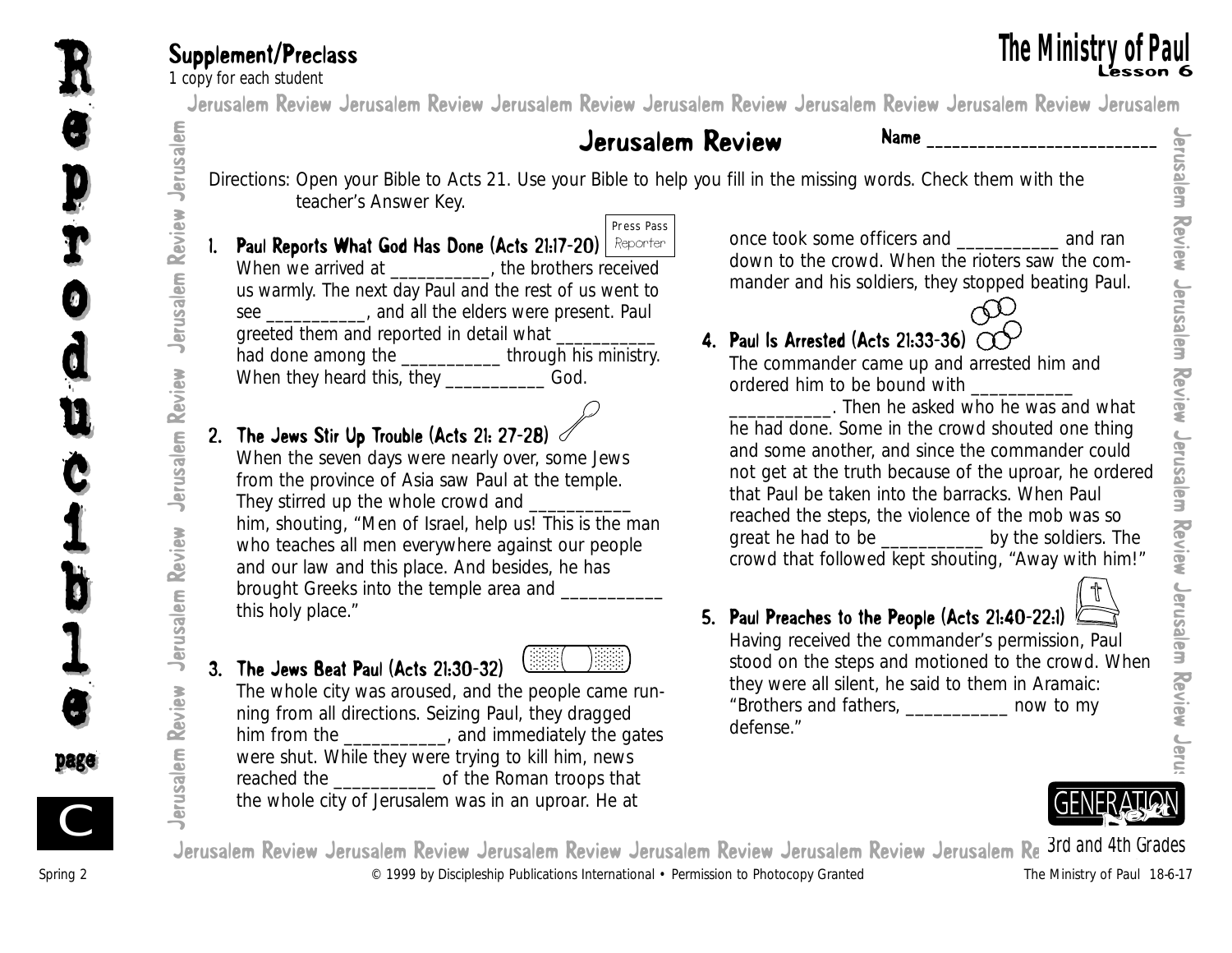Supplement/Life Application<br>
1 copy for every 4 students **Lesson 6**<br>
1 copy for every 4 students



*3rd and 4th Grades*

Spring 2 **Example 2** C 1999 by Discipleship Publications International • Permission to Photocopy Granted The Ministry of Paul 18-6-18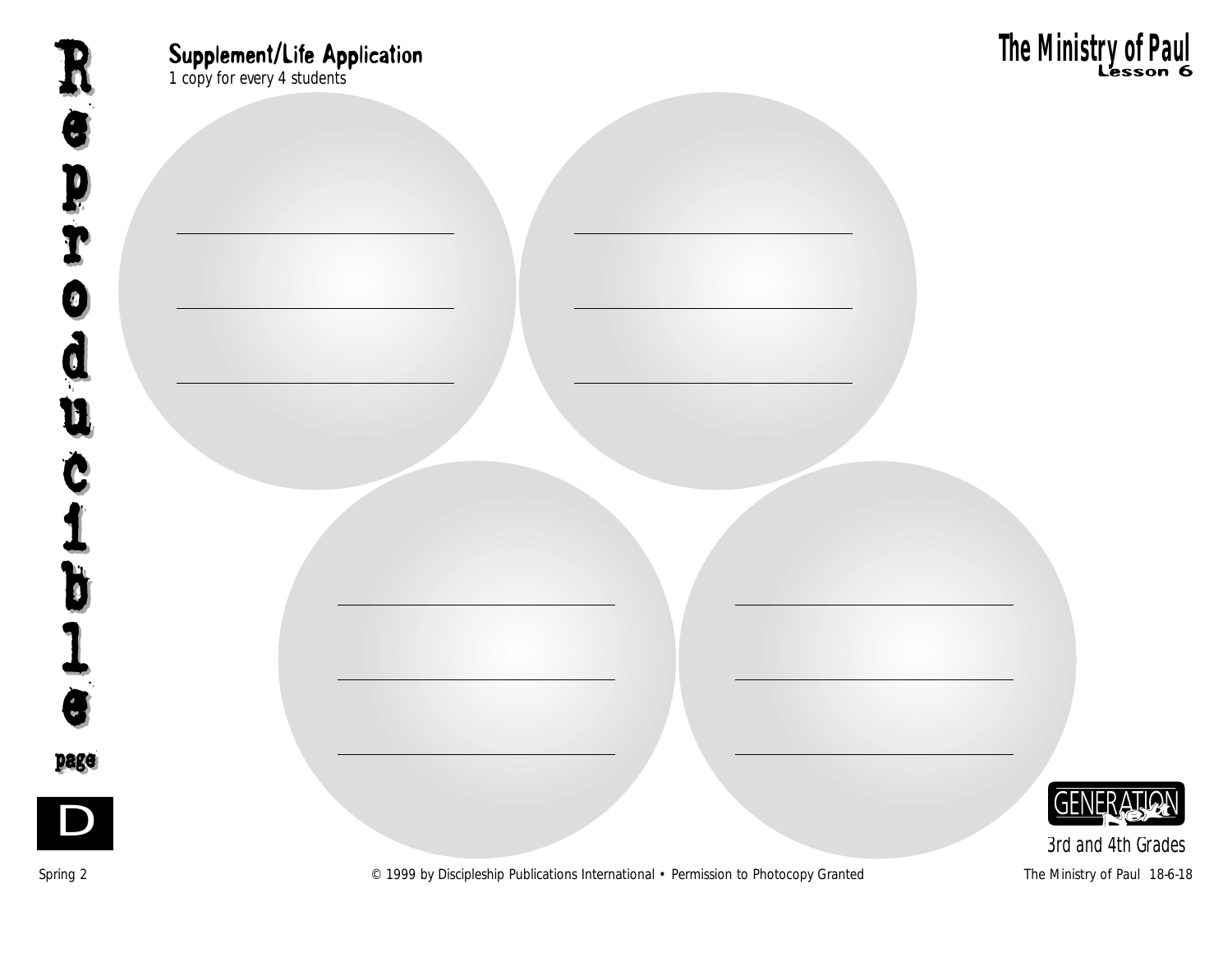

Spring 2 **Example 2** C 1999 by Discipleship Publications International • Permission to Photocopy Granted The Ministry of Paul 18-6-19